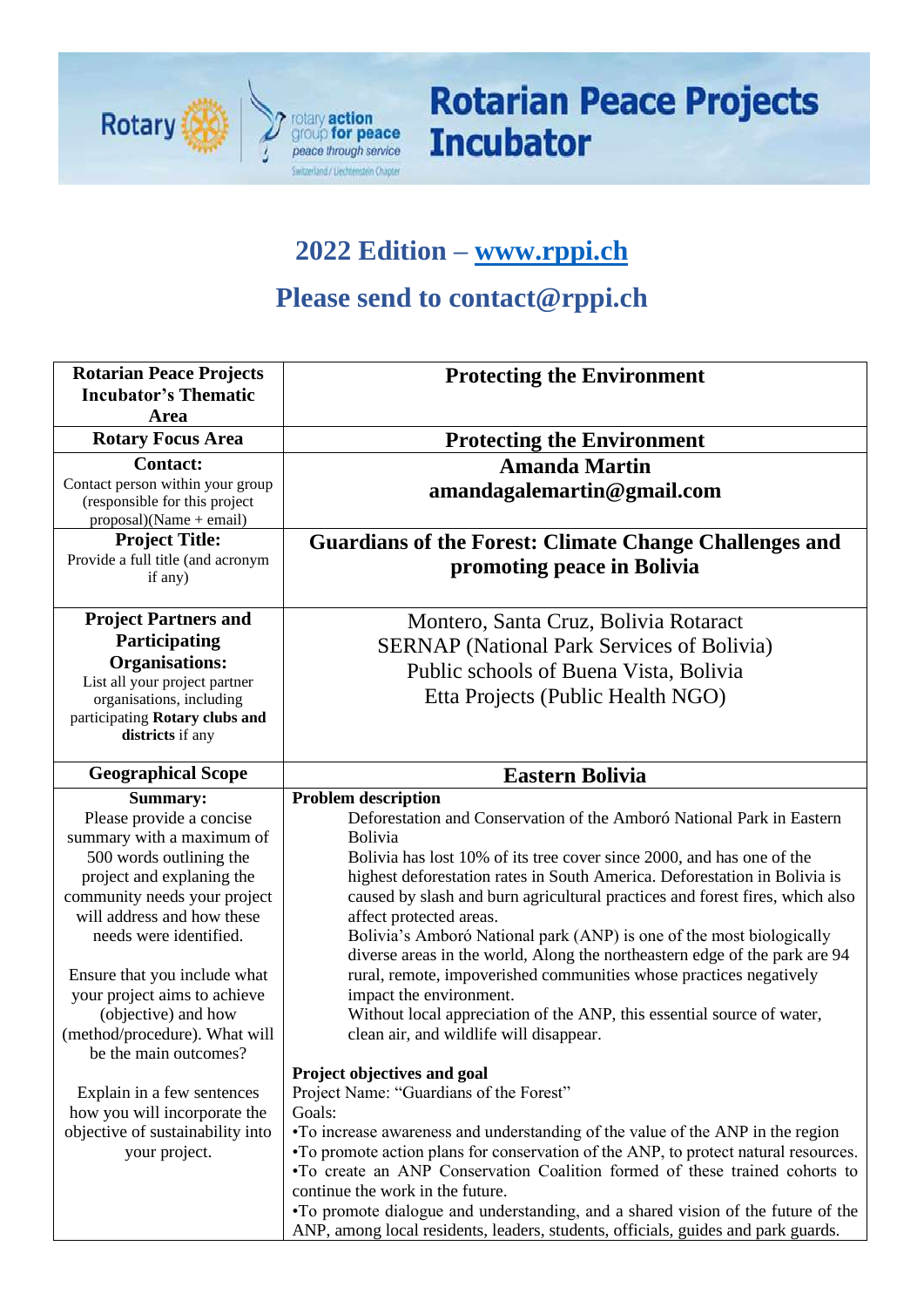|                                                                                                                      | Objectives:                                                                                                                                                                                                                                                                                                                                                                                                                                                                                                                                                                                                                                                                                                                                                                                                                                                                                                                                                           |
|----------------------------------------------------------------------------------------------------------------------|-----------------------------------------------------------------------------------------------------------------------------------------------------------------------------------------------------------------------------------------------------------------------------------------------------------------------------------------------------------------------------------------------------------------------------------------------------------------------------------------------------------------------------------------------------------------------------------------------------------------------------------------------------------------------------------------------------------------------------------------------------------------------------------------------------------------------------------------------------------------------------------------------------------------------------------------------------------------------|
|                                                                                                                      | 1.<br>50 selected students will attend 8 workshops. Each student will gain<br>information and skills to promote behavior change, improve environmental<br>practices in the home, and teach their peers.<br>2.<br>15 local ANP guides will attend 6 workshops to enhance their<br>understanding of Bolivian environmental law, conservation practices, guiding<br>skills, and how to share their knowledge with ANP visitors.<br>16 local community leaders (farmers) will attend 6 workshops to addres<br>3.<br>agricultural practices and the environmental impact, and learn options and benefits<br>of adopting sustainable agricultural practices.<br>4.<br>A coalition of the 3 cohorts will form to provide a wider network of support<br>for the ANP park guards, to promote conservation of the ANP, to increase<br>awareness among local people of the value of the ANP, and to implement<br>environmental practices in the community, schools, and at home. |
|                                                                                                                      | <b>Project description</b><br>This six-month project will develop an active conservation group that will act to<br>reduce harmful practices that damage wildlife and habitat surrounding the ANP,<br>address sustainable resource management, and promote awareness and action to<br>protect natural ecosystems. The program includes three distinct groups of<br>participants in dynamic, highly engaging workshops:<br>Students (ages 10-16) from rural communities surrounding the ANP<br>ANP guides who live in these communities<br>Community leaders (farmers) from these communities<br>Each cohort will form an action plan for conservation of the ANP, involving<br>community members and school children, national park guards and local officials.<br>The cohorts will form an ANP Conservation Coalition to promote continued<br>programs and campaigns to engage local people in their efforts.                                                         |
|                                                                                                                      | <b>Sustainability</b><br>The NGO Etta Projects coordinates with local government officials and community<br>leaders to ensure local support and participation in the program, and a legal<br>document is signed by all parties.<br>The department of education will sign an official agreement to support the program<br>for three years (minimum).<br>Local ANP rangers will commit to visit the schools to engage students in ANP<br>activities.                                                                                                                                                                                                                                                                                                                                                                                                                                                                                                                    |
| <b>Beneficiaries:</b><br>Who are the beneficiares?<br>Please include the estimated<br>number of direct beneficiaries | <b>Beneficiaries</b><br>Direct:<br>50 students (ages 10-16) from rural Boliivan communities (municipalities<br>of Buena Vista and San Carlos).<br>15 local guides from the same communities.<br>16 local farmers from the same communities.<br>Total: 81 people.<br>Indirect:<br>The total population of the communities:<br>Buena Vista - Espejitos, Villa Amboró, Isama II, Santa Rosa: population: 965<br>San Carlos – Villa Imperial and Mataracú: population: 911<br>Total population: 1.876<br>Combined total: 1,957 people                                                                                                                                                                                                                                                                                                                                                                                                                                     |
| <b>Project Period</b>                                                                                                | 6 months                                                                                                                                                                                                                                                                                                                                                                                                                                                                                                                                                                                                                                                                                                                                                                                                                                                                                                                                                              |

#### **Project Timeline:**

| <b>Activity</b> | <b>Frequency</b> | <b>Period of Performance</b> |
|-----------------|------------------|------------------------------|
|                 |                  |                              |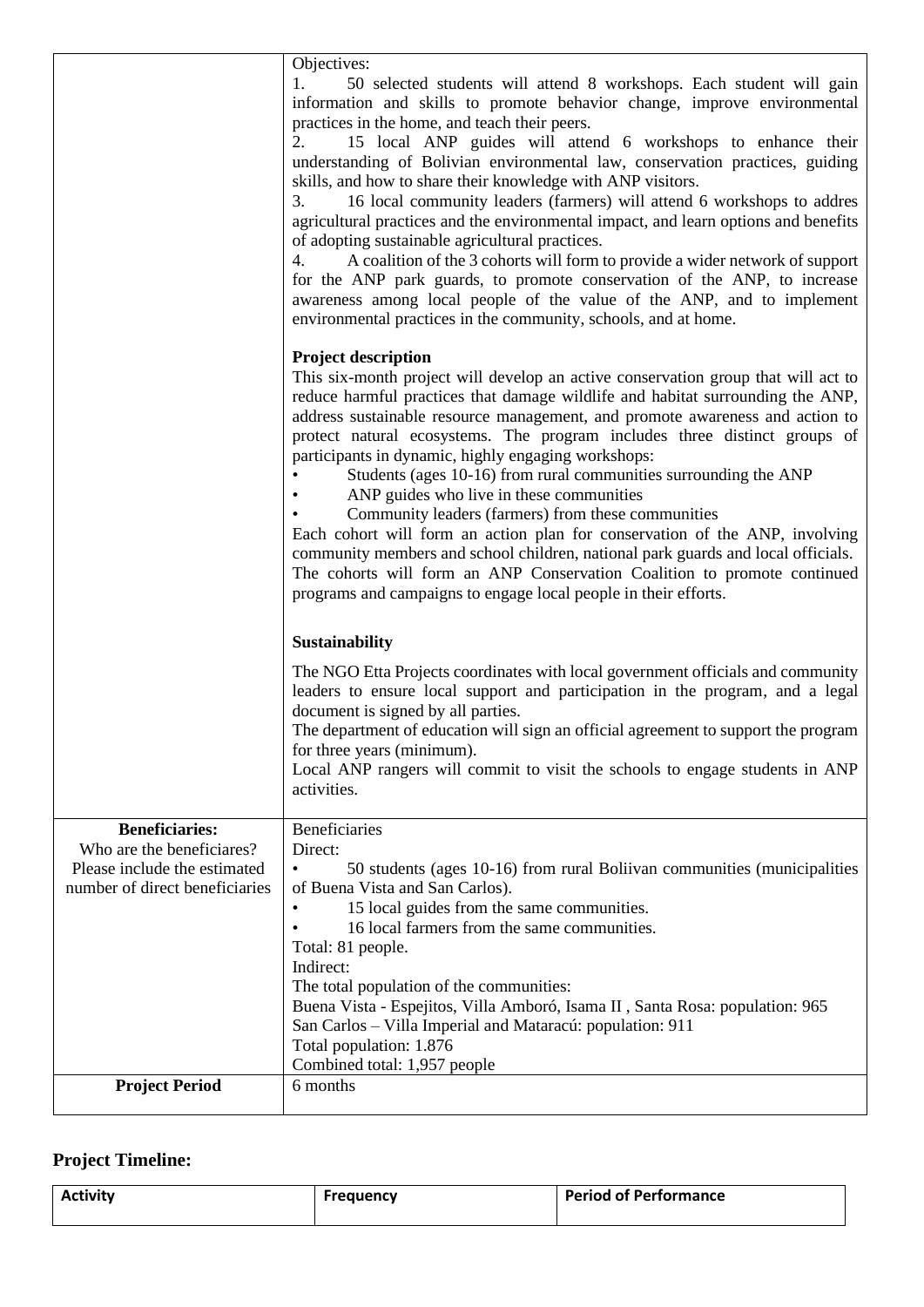| 1-day Training Workshops                 | Monthly        | $4/22 - 10/22$ |
|------------------------------------------|----------------|----------------|
| Visit to ANP                             | End of program | 10/22          |
| Coalition formation and meetings         | Monthly        | 5/22-ongoing   |
| <b>School Educational Sessions</b>       | Varies         | $6/21 - 1/23$  |
| 2-day retreat at CTC for each<br>cohort  | End of program | $9/22 - 10/22$ |
| Graduation of Guardians of the<br>Forest | End of program | 10/22          |
| <b>Final Report</b>                      | At Project End | 11/22          |

**Project budget:** 

## **Guardians of the Forest**

| Category                                                              | Unit                                                                                                                               | # of<br><b>Units</b> | Cost per<br>unit in<br>US\$ | <b>Total costs</b><br>in US\$ | $\frac{6}{6}$ |
|-----------------------------------------------------------------------|------------------------------------------------------------------------------------------------------------------------------------|----------------------|-----------------------------|-------------------------------|---------------|
|                                                                       | <b>Training and ongoing Monitoring</b>                                                                                             |                      |                             |                               |               |
| 2 two-day training retreat,<br>CTC, 25 students x 2<br>cohorts        | Workshops at the CTC as a<br>closure of the workshop<br>cycle for 50 students and 2<br>facilitators= 27 ppl*\$25.51*2<br>workshops | 27                   | \$<br>688.77                | \$<br>1,377.54                | 6.55%         |
| 6 two-day workshops at the<br>CTC for 15 local guides                 | 15 ppl, 2 facilitators=17<br>ppl*\$25.51*6 workshops                                                                               | 17                   | $\zeta$<br>433.67           | $\zeta$<br>2,602.02           | 12.37%        |
| 6 two-day workshops at the<br>CTC for 16 community<br>leaders/farmers | 16 ppl, 2 facilitators=18<br>ppl*\$25.51*6 workshops                                                                               | 18                   | \$<br>459.18                | \$<br>2,755.08                | 13.10%        |
| <b>Education materials</b>                                            | Manuals, notebooks, pens,<br>pencils, sheets, posters etc.                                                                         | 50                   | \$<br>10.00                 | $\zeta$<br>500.00             | 2.38%         |
| Promotion materials for<br>participants                               | Backpacks, caps with logo of<br>Guardian of the Forest                                                                             | 100                  | \$<br>11.00                 | $\zeta$<br>1,100.00           | 5.23%         |
| Student materials for<br>outdoor activities - Adopt a<br>tree, etc.   | Shovels, plants, seeds,<br>saplings                                                                                                | 300                  | \$<br>4.00                  | \$<br>1,200.00                | 5.71%         |